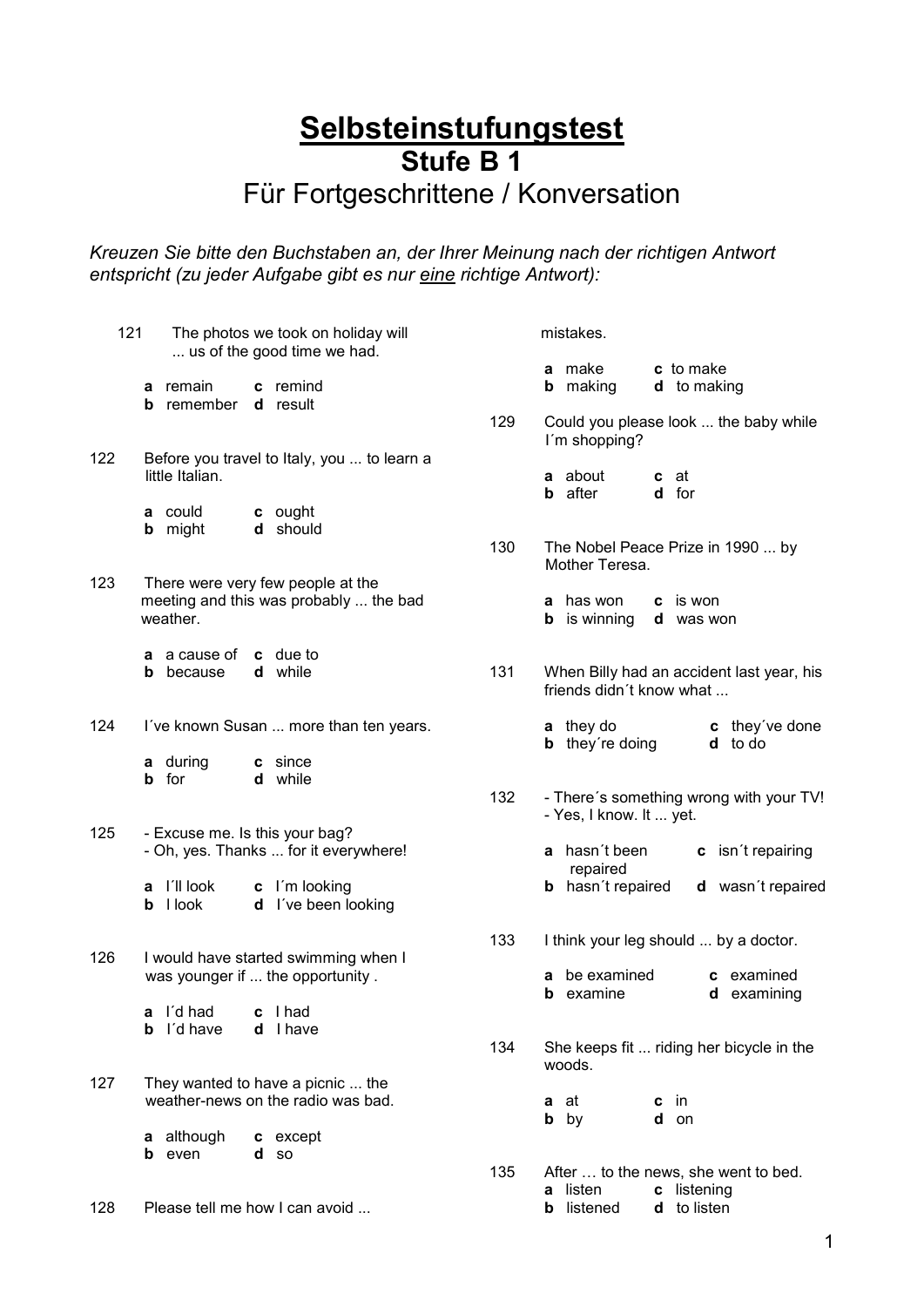| 136                                                                                   | Are you good  playing tennis?                       |                                 |  |  |  |  |  |
|---------------------------------------------------------------------------------------|-----------------------------------------------------|---------------------------------|--|--|--|--|--|
|                                                                                       | at<br>a<br>c.<br><b>b</b> for<br>d                  | on<br>to                        |  |  |  |  |  |
| 137                                                                                   | I believe that he's too nervous  he<br>examination. |                                 |  |  |  |  |  |
|                                                                                       | <b>a</b> in taking<br><b>b</b> take                 | c to take<br><b>d</b> to taking |  |  |  |  |  |
| 138                                                                                   | Do you regret  school when you were<br>fifteen?     |                                 |  |  |  |  |  |
|                                                                                       | <b>a</b> leave<br><b>b</b> leaving<br>d             | c that you leave<br>to leave    |  |  |  |  |  |
| 139                                                                                   | If you were feeling ill, you  at home<br>yesterday. |                                 |  |  |  |  |  |
|                                                                                       | <b>a</b> could stay<br>should have<br>b<br>stayed   | c should stay<br>d were staying |  |  |  |  |  |
| 140<br>Our friends left the house early, but we<br>arrived at the cinema earlier than |                                                     |                                 |  |  |  |  |  |
|                                                                                       | their<br>a<br>theirs<br>b                           | them<br>C<br>d<br>they          |  |  |  |  |  |

141 I told Anna´s husband that she wasn´t in the office because ... shopping.

> **a** she´d gone **c** she´s gone **b** she's going **d** she was going

142 - I´d like to listen to one of my music cassettes now. - Oh, I'd rather you ... **a** didn't **c** won't<br>**b** haven't **d** wouldn't **b** haven't 143 There were forty people at the party, some of … came from other countries. **a** which **c** whom<br> **b** who **d** whose **d** whose 144 All the trains from this platform go into town, so you can take ... train. **a** any **c** either<br>**b** each **d** every **b** each 145 Agatha Christie, ... novels are available in translation, is one of the world´s most successful writers.

| <b>a</b> that  | $c$ who's |
|----------------|-----------|
| <b>b</b> which | d whose   |